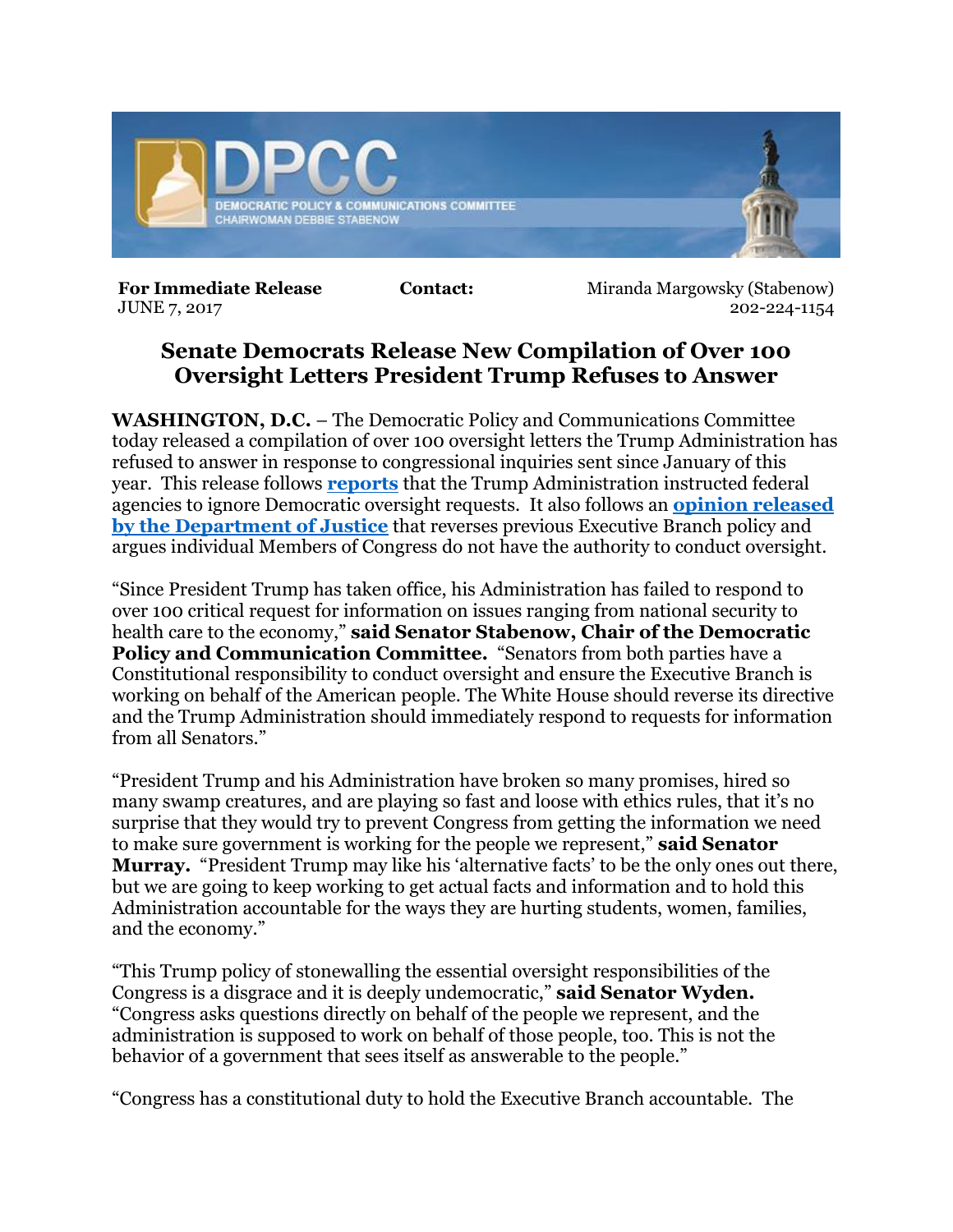American people expect Congress to perform that duty," **said Senator Whitehouse.** "That duty means collecting information and asking tough questions, whether the Trump Administration likes it or not. The White House needs to end the stonewalling and respond to Americans' elected representatives."

"After conducting oversight and investigations in both Republican and Democratic administrations, I rate the Trump administration as the most unresponsive in recent memory," **said Senator Markey.** "When the Trump administration refuses to respond to Senators' letters and displays this kind of disdain for the critical role Congress plays in oversight, the public loses confidence in the federal government. I urge the White House to stop its obstruction and provide answers to questions that the American people deserve to know."

Last month, Senate Democratic leaders and top committee members **[raised concerns](https://www.dpcc.senate.gov/files/documents/DemsOversightRelease5.24.17.pdf)  [with President Trump](https://www.dpcc.senate.gov/files/documents/DemsOversightRelease5.24.17.pdf)** that his Administration was refusing requests for information from Democratic members of Congress and urged him to clarify that he would not refuse oversight requests from Congress. The Senators also made clear that any attempts to obstruct transparency, accountability, and information flow on a partisan basis would be unacceptable.

The full list of unanswered congressional inquiries may be found below and a link is available **[here](https://www.dpcc.senate.gov/files/documents/DemsUnanswered6.7.17.pdf%20https:/www.dpcc.senate.gov/files/documents/DemsUnansweredLetters6.7.17.pdf)**.

- 1. A January 25, 2017 [letter](http://www.markey.senate.gov/imo/media/doc/2017-01-25-Trump-FederalWorkForceGagOrder-Markey-Letter1.pdf) from thirteen Senators to President Trump decrying reports of instructions of a gag order provided to all federal agencies to silence communications with the public and members of Congress.
- 2. A January 26, 2017 [letter](http://www.warner.senate.gov/public/index.cfm/pressreleases?ContentRecord_id=9A587505-7D8E-4B15-9CE9-055F844C6D22) from seven Senators to President Trump asking the President to read the Intelligence Committee's 2014 torture report and disseminate the report within the executive branch.
- 3. A January 26, 2017 [letter](https://www.carper.senate.gov/public/index.cfm/2017/1/senators-carper-markey-merkley-gillibrand-and-sanders-call-for-reversal-of-suspension-of-epa-grants-and-contracts) from five Senators to President Trump calling for the reversal and questions regarding the suspension of all grants and contracts at the Environmental Protection Agency.
- 4. A January 27, 2017 [letter](https://www.warren.senate.gov/?p=press_release&id=1408) from six Senators to Secretary of Education Betsy DeVos raising concerns about potential conflicts of interest in her public ethics agreement, including investments in higher education companies.
- 5. A January 30, 2017 [letter](http://www.markey.senate.gov/news/press-releases/senators-call-on-sec-of-state-nominee-rex-tillerson-to-recuse-himself-from-all-matters-related-to-exxonmobil) from ten Senators to Secretary of State Rex Tillerson calling on him to recuse himself from all matters related to ExxonMobil.
- 6. A January 30, 2017 [letter](UrlBlockedError.aspx) from nine Senators to Acting Attorney General Sally Yates with questions on the Department of Justice's review of executive orders and memoranda being issued by the Trump Administration.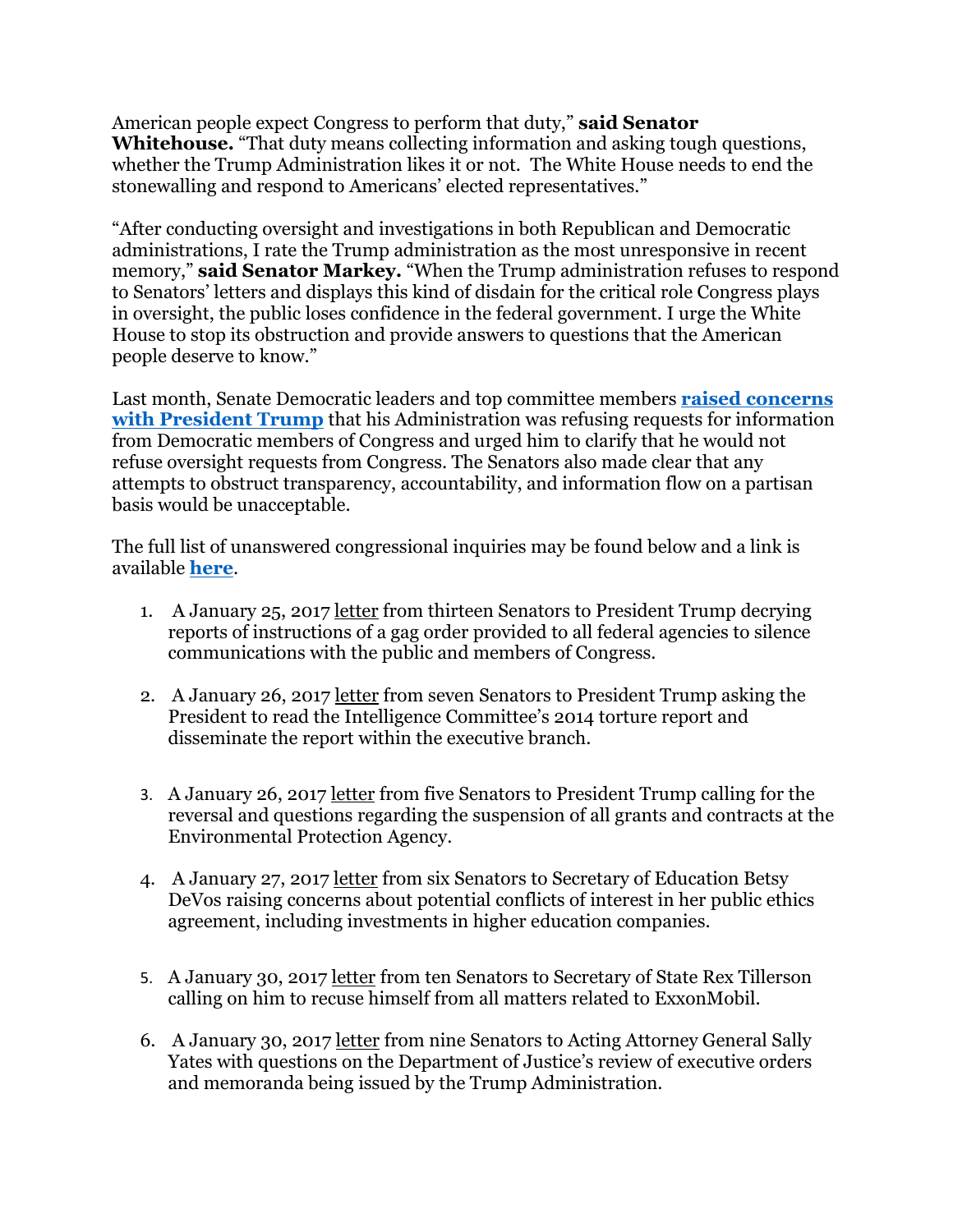- 7. A January 30, 2017 [letter](https://www.warren.senate.gov/files/documents/2017-1-30_Letter_to_FDA_re_Trump_hiring_freeze_impact.pdf) from eight Senators to Acting Food and Drug Administration Commissioner Dr. Stephen Ostroff, M.D. with questions on how the federal hiring freeze will impact the agency.
- 8. A January 31, 2017 letter from seven Senators to President Trump requesting that the agencies, which provide essential services to Native peoples (in particular the Indian Health Service and the Department of Interior's Bureau of Indian Affairs), be exempt from the hiring freeze and allowed to continue to hire staff for all core programs.
- 9. A February 1, 2017 [letter](http://www.help.senate.gov/imo/media/doc/02012017%20-%20PM%20political%20ED%20staffing%20concerns%20v2%20(002)%20FINALLLLLL.pdf) from six Senators to Senior White House Advisor Jason Botel and Acting Secretary of Education Phil Rosenfelt expressing concerns over President Trump's employment decisions at the Department of Education.
- 10. A February 2, 2017 [letter](https://www.finance.senate.gov/ranking-members-news/senators-to-white-house-hiring-freeze-damages-trade-enforcement-costs-us-jobs) from nine Senators to President Trump outlining concerns with how the federal employee hiring freeze would negatively impact trade enforcement.
- 11. A February 3, 2017 [letter](https://www.whitehouse.senate.gov/news/release/senators-to-trump-show-us-who-is-buying-access-to-the-winter-white-house) from Senators Whitehouse and Udall to President Trump asking for a full membership list of the Trump Organization's Mar-a-lago club.
- 12. A February 3, 2017 [letter](http://www.warner.senate.gov/public/index.cfm/pressreleases?ID=626EACBC-EC97-492E-932F-D06A9BFF04F3) from six Senators to Secretary of Defense James Mattis express concern with a potential Executive Order that would revoke the bans on Central Intelligence Agency "black site" detention facilities and interrogation techniques that are not in the U.S. Army Field Manual.
- 13. A February 3, 2017 [letter](https://www.warren.senate.gov/?p=press_release&id=1429) from Senators Warren and Baldwin to National Economic Council Director Gary Cohn calling on him to recuse himself from any decisions related to Goldman Sachs in light of a \$284 million severance package from his previous employer.
- 14. A February 7, 2017 [letter](https://www.cantwell.senate.gov/news/press-releases/senate-house-natural-resource-leaders-blast-dakota-access-pipeline-decision-stand-up-for-tribal-sovereignty-and-treaty-rights) from five Senators to President Trump requesting that the President follow the appropriate procedures required for tribal consultation, environmental law, and due process with regard to approving the Dakota Access Pipeline.
- 15. A February 8, 2017 [letter](https://www.help.senate.gov/imo/media/doc/Letter%20Price%20Muslim%20ban%20and%20Health%20Workforce%20and%20Scientists%202_8_2017.pdf) from twenty-two Senators to Representative Tom Price, Health and Human Services Secretary Designee, requesting his answers to questions and concerns regarding President Trump's Muslim Ban.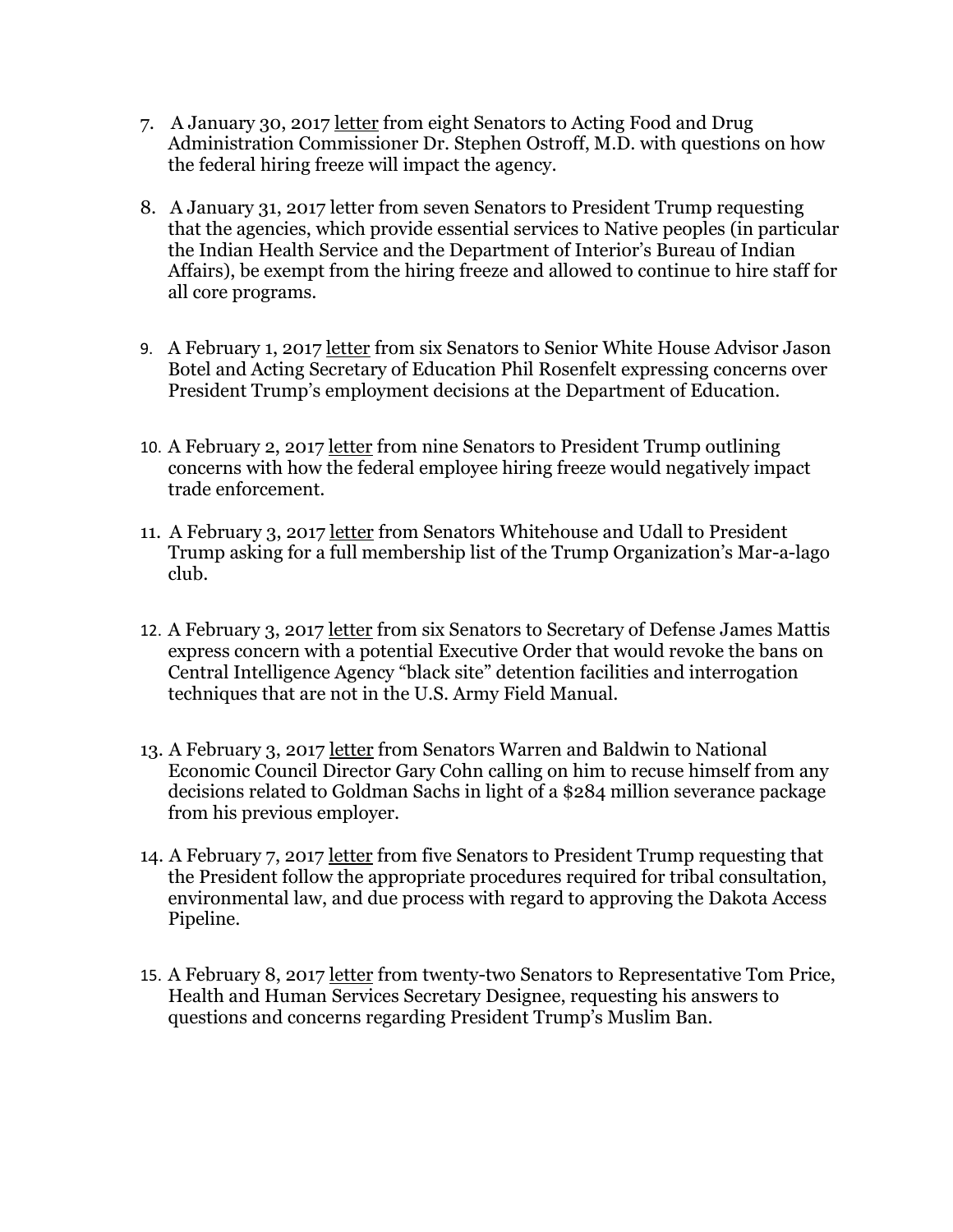- 16. A February 9, 2017 [letter](http://www.markey.senate.gov/news/press-releases/markey-leads-senators-in-demanding-answers-on-trump-executive-order-that-strips-immigrants-of-privacy-act-protections) from six Senators to Secretary of Homeland Security John Kelly with questions concerning the President's executive order that strips immigrants of Privacy Act protections.
- 17. A February 9, 2017 [letter](https://www.carper.senate.gov/public/_cache/files/9b7bf2f9-0e61-4467-95d4-610fd2ba1009/2017-02-09-letter-from-mccaskill-carper-to-secretary-mattis-press-.pdf) from Senators Carper and McCaskill to Secretary of Defense James Mattis regarding security concerns stemming from President Trump's reported use of his personal, unofficial smartphone.
- 18. A February 13, 2017 [letter](https://www.whitehouse.senate.gov/news/release/senators-demand-answers-about-icahns-white-house-role) from seven Senators to White House Counsel Don McGahn requesting answers regarding what role oil refining executive Carl Icahn is playing in the White House and how he is involved in Environmental Protection Agency regulations such as the Renewable Fuel Standard, which will directly impact his business.
- 19. Three February 14, 2017 [letters](https://www.warren.senate.gov/?p=press_release&id=1451) from Senator Warren to Acting Secretary of Labor Edward Hugler, Director of the national Economic Council Gary Cohn and Financial Services Roundtable Chief Executive Officer Tim Pawlenty with questions regarding reports that financial services industry lobbyists reviewed President Trump's executive memorandum on the Department of Labor's fiduciary rule. (Pawlenty has responded but Hugler and Cohn have not).
- 20.A February 14, 2017 [letter](https://www.blumenthal.senate.gov/imo/media/doc/Senators%20Letter%20to%20AG%20Sessions_2.14.17.pdf) from eleven Senators to Attorney General Jeff Sessions expressing concern and raising questions about allegations that the Trump campaign, transition team and members of the Administration may have colluded with the Russian government.
- 21. A February 16, 2017 [letter](https://www.durbin.senate.gov/newsroom/press-releases/senators-to-president-trump-do-not-remove-cfpb-director-cordray) from five Senators to President Trump requesting that he not remove Consumer Financial Protection Bureau Director Richard Cordray from his position.
- 22.A February 16, 2017 [letter](http://www.feinstein.senate.gov/public/_cache/files/7/9/79633ce7-2b76-40d9-90c8-361bbd0ed8c5/BFBBF09BE9A3E1BDFD9187F17E9541A4.letter-to-wh-on-document-retention.pdf) from nine Senators to White House Counsel Don McGahn requesting the preservation of documents related to communication between Russia and all Trump officials and associates, as well as all documents related to Russian interference in the 2016 election.
- 23.A February 16, 2017 [letter](http://www.feinstein.senate.gov/public/_cache/files/6/c/6c40ed66-9c01-4d71-a4ee-432810361a08/5FE252C3E13DECE40E6AC738A065AEC8.letter-to-doj-fbi-on-document-retention.pdf) from nine Senators to Attorney General Jeff Sessions and Federal Bureau of Investigation Director James Comey calling for the preservation of documents related to communication between Russia and all Trump officials and associates, as well as all documents related to Russian interference in the 2016 election.
- 24.A February 16, 2017 [letter](http://www.feinstein.senate.gov/public/index.cfm/press-releases?ID=E3B44318-1D8E-43AA-B575-CB4886EF0025) from nine Senators to Attorney General Jeff Sessions asking that he recuse himself from any Justice Department investigations into Trump-Russia communications and Russian interference in the 2016 election.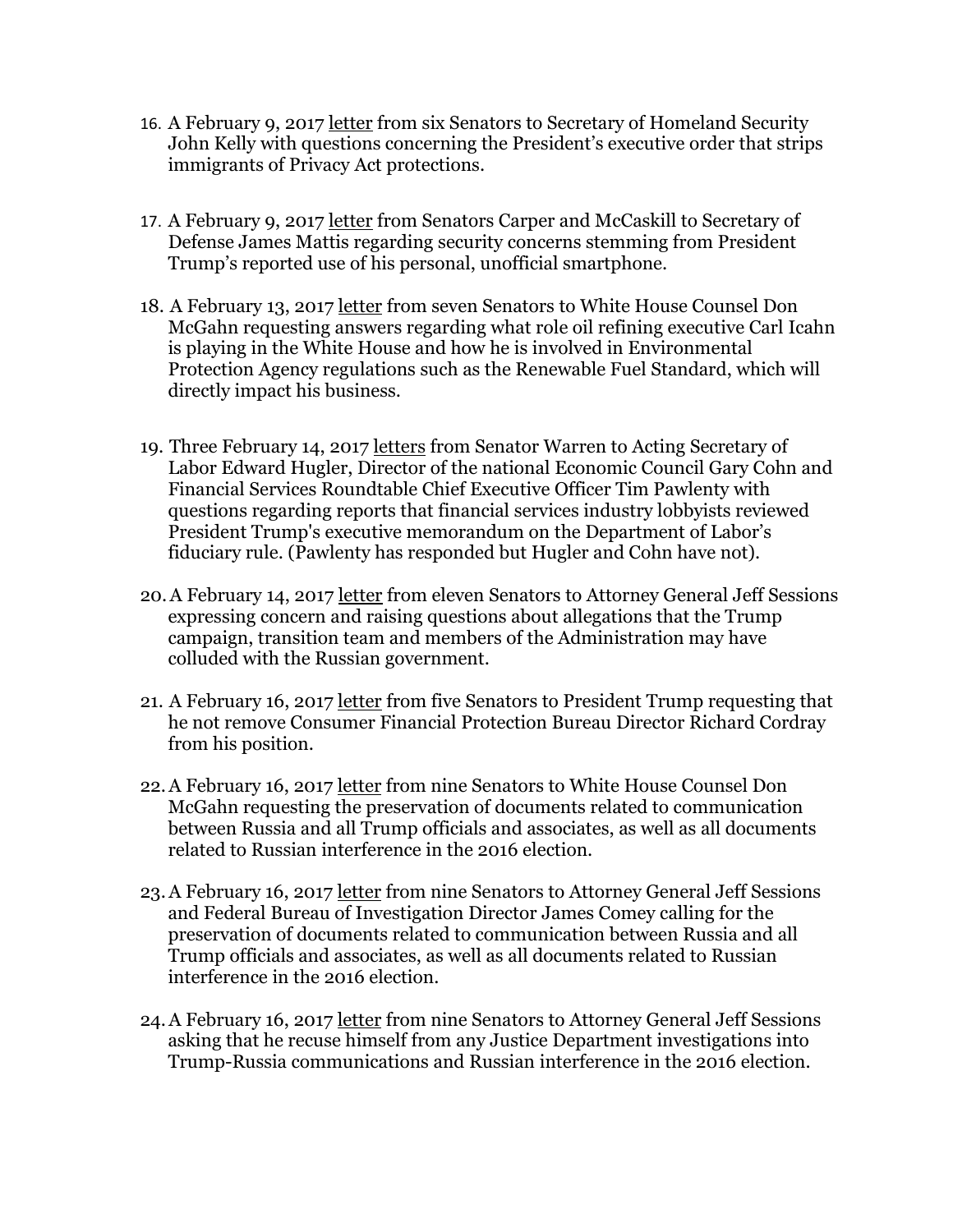- 25.A February 16, 2017 [letter](http://www.feinstein.senate.gov/public/index.cfm/press-releases?ID=E3B44318-1D8E-43AA-B575-CB4886EF0025) from nine Senators to Federal Bureau of Investigations Director James Comey requesting that he preserve all documents related to Russian interference in the 2016 election.
- 26. A February 17, 2017 [letter](http://www.help.senate.gov/imo/media/doc/021717%20Healthcare.gov%20letter.pdf) from Senators Murray and Wyden to Department of Health and Human Services Secretary Tom Price requesting information regarding the decision to eliminate basic information and resources on [Healthcare.gov,](http://healthcare.gov/) the website that millions of Americans use to understand, shop for, and purchase health insurance coverage.
- 27. A February 21, 2017 [letter](https://www.warren.senate.gov/files/documents/2017-02-17_Letter_to_McCabe_re_Icahn.pdf) from seven Senators to Acting Environmental Protection Agency Administrator Catherine McCabe submitting questions regarding oil executive Carl Icahn's involvement in the Trump White House into the agency's formal notice and comment process.
- 28. A February 22, 2017 [letter](https://www.finance.senate.gov/ranking-members-news/senate-democrats-question-legality-of-secretary-tillerson-ethics-plan-call-for-administration-to-close-abusive-tax-loopholes-) from three Senate Democrats to Treasury Secretary Steven Mnuchin and IRS Commissioner John Koskinen questioning the legality of Secretary Tillerson's compensation arrangement to ensure it is compliant with current tax law.
- 29.A February 22, 2017 letter from Senator Murray to Secretary of Education Betsy DeVos requesting clarification on her comments criticizing the motivations of employees of the Department of Education and claiming that some employees could be trying to "subvert the mission" of the Department.
- 30.A February 24, 2017 [letter](https://www.aging.senate.gov/press-releases/caseys-spotlight-a-letter-to-tom-price) from Senator Casey to the Health and Human Services Secretary Tom Price requesting information regarding the Affordable Care Act, Medicare, Medicaid and the Older Americans Act.
- 31. A February 24, 2017 [letter](https://www.booker.senate.gov/?p=press_release&id=545) from Senator Booker to Commerce Secretary Nominee Wilbur Ross requesting information regarding his financial ties to major Russian investors in the Bank of Cyprus.
- 32.A February 24, 2017 [letter](https://www.cardin.senate.gov/newsroom/press/release/cardin-feinstein-reed-to-tillerson-chinese-trademark-for-trump-organization-raises-serious-questions) from Senators Cardin, Feinstein and Reed to Secretary of State Rex Tillerson requesting information regarding the Chinese government's decision to grant trademarks to the President Trump.
- 33. A February 28, 2017 letter from ten Senators to Attorney General Jeff Sessions requesting that he demonstrate leadership in combatting hate violence and discrimination by prioritizing funding on relevant programs.
- 34. A March 2, 2017 [letter](https://www.help.senate.gov/imo/media/doc/POTUS%20BLS%20RM%20letter%20Final%20Signed.pdf) from eight Senators to President Donald Trump asking for a commitment to protect the Bureau of Labor Statistics.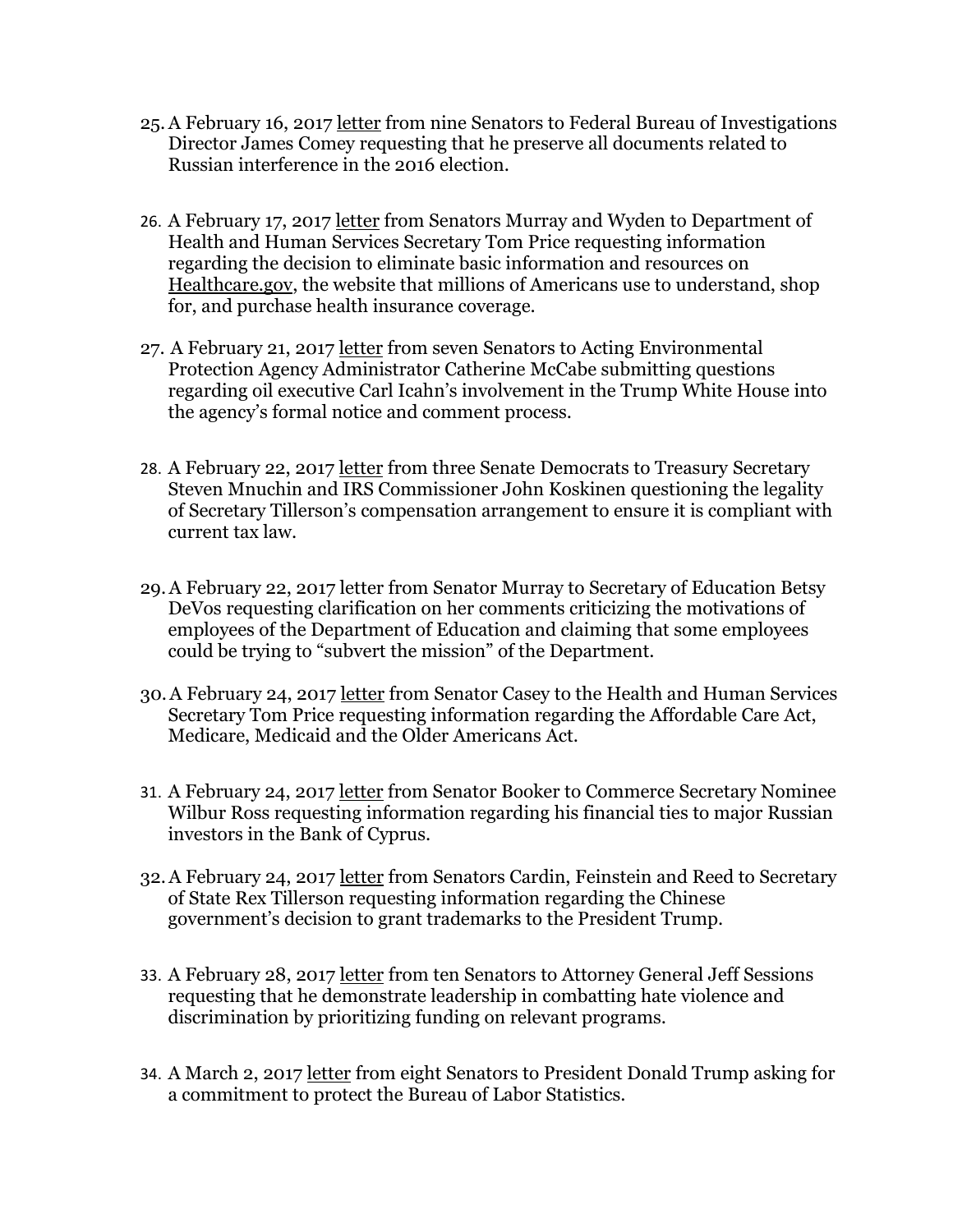- 35. A March 3, 2017 [letter](https://www.baldwin.senate.gov/press-releases/hate-crimes-priority-letter) from twenty-five Senators to Attorney General Jeff Sessions urging him to make combatting hate crimes a major focus at the Department of Justice and to prioritize funding for the protection of civil rights.
- 36.A March 3, 2017 [letter](https://www.warren.senate.gov/?p=press_release&id=1477) from Senators Murray, Warren and Sanders to Acting Assistant Attorney General for Environment and Natural Resources Jeffrey Wood calling for a criminal investigation into federal contractor Halter Marine for repeated workplace deaths.
- 37. A March 3, 2017 [letter](https://www.carper.senate.gov/public/_cache/files/1a35f87b-20b8-45d0-b015-585f00df7137/2017-03-03-letter-from-mccaskill-carper-to-wh-counsel-mcgahn-press-.pdf) from Senators McCaskill and Carper to White Counsel Don McGahn expressing concern and requesting information regarding the Trump Administration's compliance with the Presidential Records Act.
- 38.A March 6, 2017 [letter](https://www.tillis.senate.gov/public/index.cfm/2017/3/tillis-warner-lead-bipartisan-effort-outlining-concerns-with-h-2b-visa-cap) from Senators Wyden, Warner and Tillis to Secretary of Homeland Security John Kelly requesting that the Department of Homeland Security to conduct and audit of the H-2B visa program and requesting the H-2B petition process be kept open until the entire 66,000 visa cap is met.
- 39.A March 6, 2017 [letter](https://www.whitehouse.senate.gov/news/release/as-concerns-with-secrecy-mount-senators-call-on-trump-to-release-white-house-visitor-logs) from eight Senators to President Trump calling on the White House to extend the policy of releasing White House visitor logs to cover Mar-a-Lago and other Trump properties such as Trump Tower.
- 40.A March 6, 2017 [letter](https://www.whitehouse.senate.gov/news/release/as-concerns-with-secrecy-mount-senators-call-on-trump-to-release-white-house-visitor-logs) from eight Senators to Deputy Secret Service Director William Callahan requesting information regarding what steps are being taken to extend the policy of releasing White House visitor logs to cover the Mar-a-Lago club and other Trump properties such as Trump Tower.
- 41. A March 6, 2017 letter from seven Senators to President Trump requesting that the White House Council on Native American Affairs, established by Executive Order in 2013, and the White House Tribal Nations Conference continue to be prioritized.
- 42.A March 7, 2017 [letter](https://www.energy.senate.gov/public/index.cfm/2017/3/cantwell-postponement-of-coal-royalty-valuation-rule-is-unlawful) from Senator Cantwell to Secretary of the Interior Ryan Zinke asserting that postponement of the Coal Royalty Valuation Rule is unlawful.
- 43. A March 7, 2017 [letter](http://www.markey.senate.gov/news/press-releases/markey-leads-senators-in-call-to-trump-administration-to-protect-strong-auto-emissions-standards) from twelve Senators to Environmental Protection Agency Administrator Scott Pruitt calling on him to protect strong automobile fuel economy emissions standards.
- 44.A March 8, 2017 [letter](https://www.warren.senate.gov/?p=press_release&id=1487) from Senators Warren and Carper to Deputy White House Counsel Stefan Passantino requesting information on Senior Advisor to the President Jared Kushner's compliance with federal conflict of interest laws.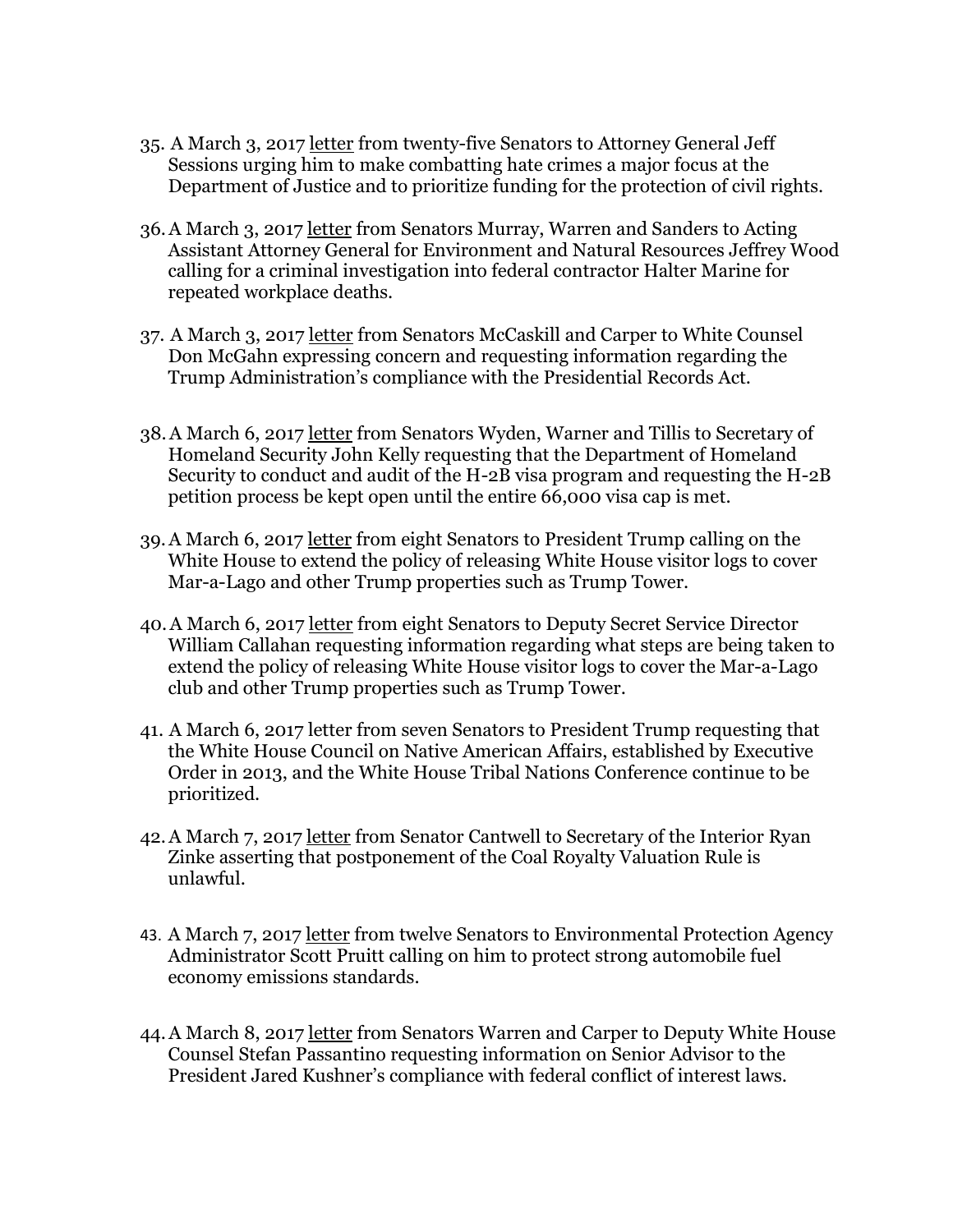- 45. A March 10, 2017 [letter](https://www.booker.senate.gov/?p=press_release&id=558) from five Senators to Secretary of Commerce Wilbur Ross seeking information on his connections to Russia and ties with the Bank of Cyprus.
- 46.A March 10, 2017 letter to Secretary of Education Betsy DeVos from Senators Murray, Franken, Baldwin, Whitehouse, Warren, and Hassan regarding the rollback of Title IX Transgender Guidance.
- 47. A March 13, 2017 [letter](https://www.warren.senate.gov/?p=press_release&id=1490) from Senators Warren and Murray to Secretary of Health and Human Services Tom Price and Acting Director of the Centers for Disease Control and Prevention Anne Schuchat with questions on preparedness to deal with a potential pandemic flu outbreak.
- 48. A March 14, 2017 [letter](https://www.help.senate.gov/imo/media/doc/031417%20Letter%20Price%20AHCA%20Statements.pdf) to Health and Human Services Secretary Thomas Price from Senator Murray regarding concerns of the coverage and cost estimates of Republican legislation to repeal the Affordable Care Act.
- 49.A March 14, 2017 [letter](https://www.feinstein.senate.gov/public/index.cfm/press-releases?ID=BA438530-CD69-437B-9E7E-BA425C7F1CC7) from Senator Feinstein to Judge Neil Gorsuch requesting he provide additional documents in advance of his nomination hearing.
- 50.A March 15, 2017 [letter](https://www.cortezmasto.senate.gov/content/cortez-masto-urges-trump-and-sessions-preserve-integrity-russian-investigation) from Senator Cortez Masto to President Trump and Attorney General Jeff Sessions requesting they issue a new policy to limit contacts between the Department of Justice and White House officials.
- 51. A March 16, 2017 [letter](https://www.whitehouse.senate.gov/news/release/after-a-month-of-waiting-senators-want-answers-on-icahn) from six Senators to White House Counsel Don McGahn and Environmental Protection Agency Administrator Scott Pruitt pushing for answers on the role that Carl Ichan is playing in shaping policy.
- 52.A March 17, 2017 [letter](https://www.finance.senate.gov/ranking-members-news/wyden-asks-hhs-to-ensure-verma-complies-with-ethics-agreement) from Senator Wyden to Acting General Counsel for the Department of Health and Human Services Jeffrey Davis requesting information about how the agency will ensure that Centers for Medicaid and Medicare Services Director Seema Verma is in compliance with her ethics agreements.
- 53. A March 17, 2017 [letter](https://www.foreign.senate.gov/press/ranking/release/cardin-joins-colleagues-in-calling-for-investigation-of-sebastian-gorka-after-reports-surface-of-ties-to-neo-nazi-group) from Senators Durbin, Blumenthal and Cardin to Acting Deputy Attorney General Dana Boente and Secretary of Homeland Security John Kelly requesting an investigation into whether White House advisor Sebastian Gorka falsified his naturalization application or otherwise illegally procured his citizenship. (Response from the Department of Homeland Security but no response from the Department of Justice).
- 54.A March 10, 2017 letter to Secretary of Education Betsy DeVos from Senators Murray, Franken, Baldwin, Whitehouse, Warren, and Hassan regarding the rollback of Title IX Transgender Guidance.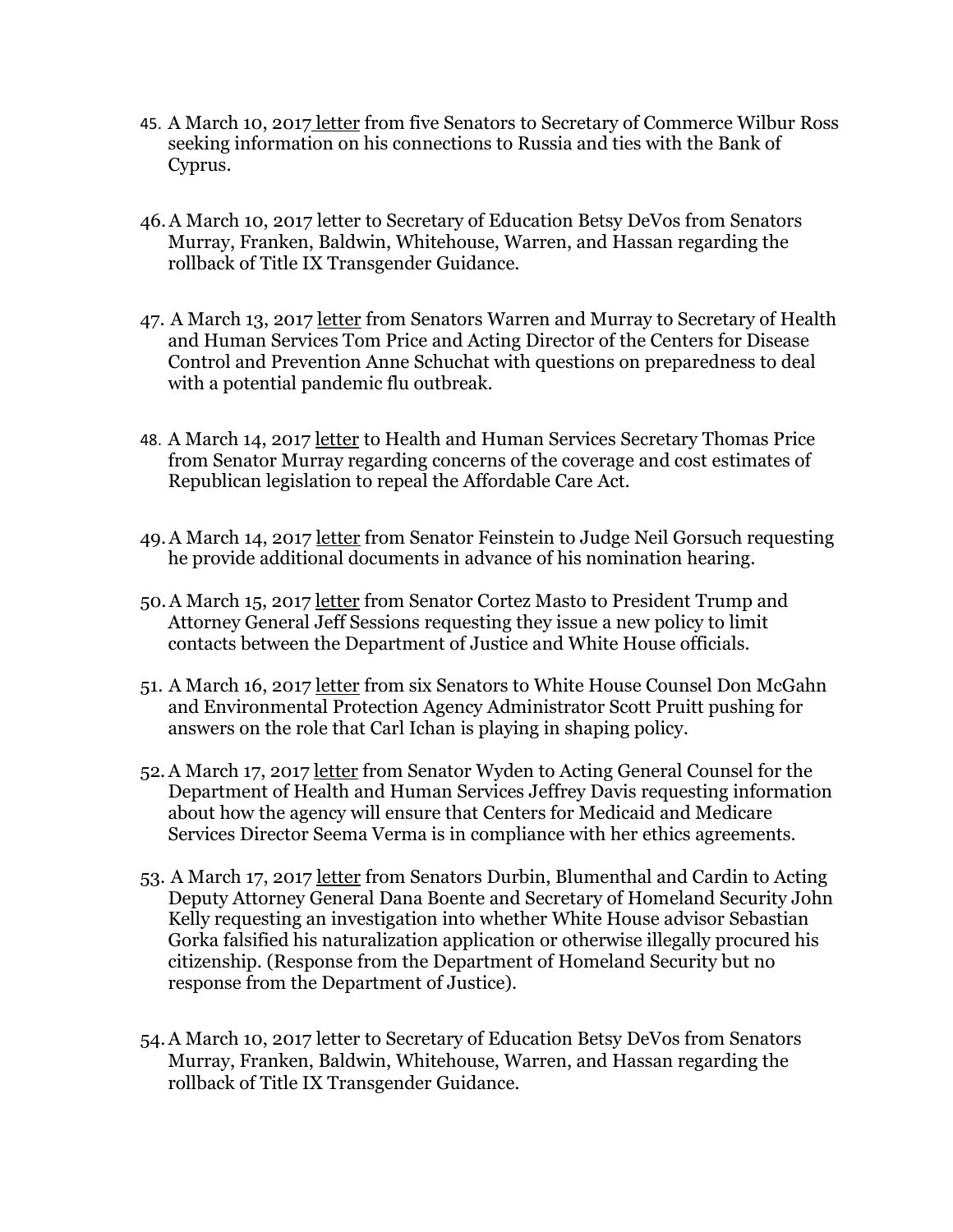- 55. A pair of March 25, 2017 [letters](https://www.warren.senate.gov/?p=press_release&id=1512) from Senators Warren, Carper, Brown and Peters to Secretary of the Treasury Steven Mnuchin and Deputy White House Counsel Stefan Passantino raising concerns about Senior Advisor to the President Jared Kushner's unusually favorable deals with Chinese firms. (Mnuchin has responded but Passantino has not)
- 56.A March 27, 2017 [letter](https://www.whitehouse.senate.gov/news/release/senators-turn-to-icahn-to-explain-role-in-administration) from seven Senators to Carl Ichan requesting information on his role in the Trump Administration.
- 57. A March 27, 2017 [letter](https://www.vanhollen.senate.gov/content/van-hollen-calls-sessions-recuse-himself-if-trump-deutsche-bank-investigations-are-not) from Senator Van Hollen to Attorney General Jeff Sessions requesting information on the ongoing settlement negotiations and possible investigations into Deutsche Bank.
- 58.A March 28, 2017 [letter](https://www.warren.senate.gov/?p=press_release&id=1515) from Senators Warren, Merkley and Blumenthal to Attorney General Jeff Sessions about President Donald Trump's decision to fire U.S. Attorney Preet Bharara.
- 59.A March 28, 2017 [letter](https://www.carper.senate.gov/public/index.cfm/pressreleases?ID=10CB523D-023C-4C53-8848-5B76BE418E91) from eighteen Senators to Secretary of Education Betsy DeVos calling on her to implement the Department of Education Office of the Inspector general's recommendations on proper oversight and accountability for institutions of higher education in order to protect students and taxpayers from failing colleges.
- 60.A March 29, 2017 [letter](https://www.hassan.senate.gov/content/shaheen-hassan-join-senate-letter-president-trump-abandon-aca-repeal-efforts-stop) from forty-four Senate Democrats calling on President Trump to rescind the executive order signed on January 20th, 2017, which aimed to severely undermine the Affordable Care Act and urge the Trump administration to work with Democrats to improve health care and lower costs for all Americans.
- 61. A March 30, 2017 [letter](https://www.feinstein.senate.gov/public/index.cfm/press-releases?ID=0DD150D7-7E38-4EC4-AD72-0B3ADB0E8937) from nine Senators to Attorney General Jeff Sessions requesting information about contact between the Department of Justice and U.S. attorneys' offices on pending federal investigations prior to the firing of fourty-six U.S. Attorneys on March 10, 2017.
- 62.A March 30, 2017 [letter](http://www.mcclatchydc.com/news/politics-government/congress/article142042914.html) to Secretary of Defense James Mattis, Federal Bureau of Investigation Director James Comey and White House Director of Management Marcia Lee Kelly questioning the issuing of security clearances to Michael Flynn and Sebastian Gorka.
- 63.An April 3, 2017 [letter](https://www.carper.senate.gov/public/index.cfm/pressreleases?ID=88CED038-BA4B-45BB-A709-0043E35BD495) from Senator Carper to Environmental Protection Agency Administrator Scott Pruitt on his recent decision to overrule agency scientists and reverse a ban on the pesticide chlorpyrifos.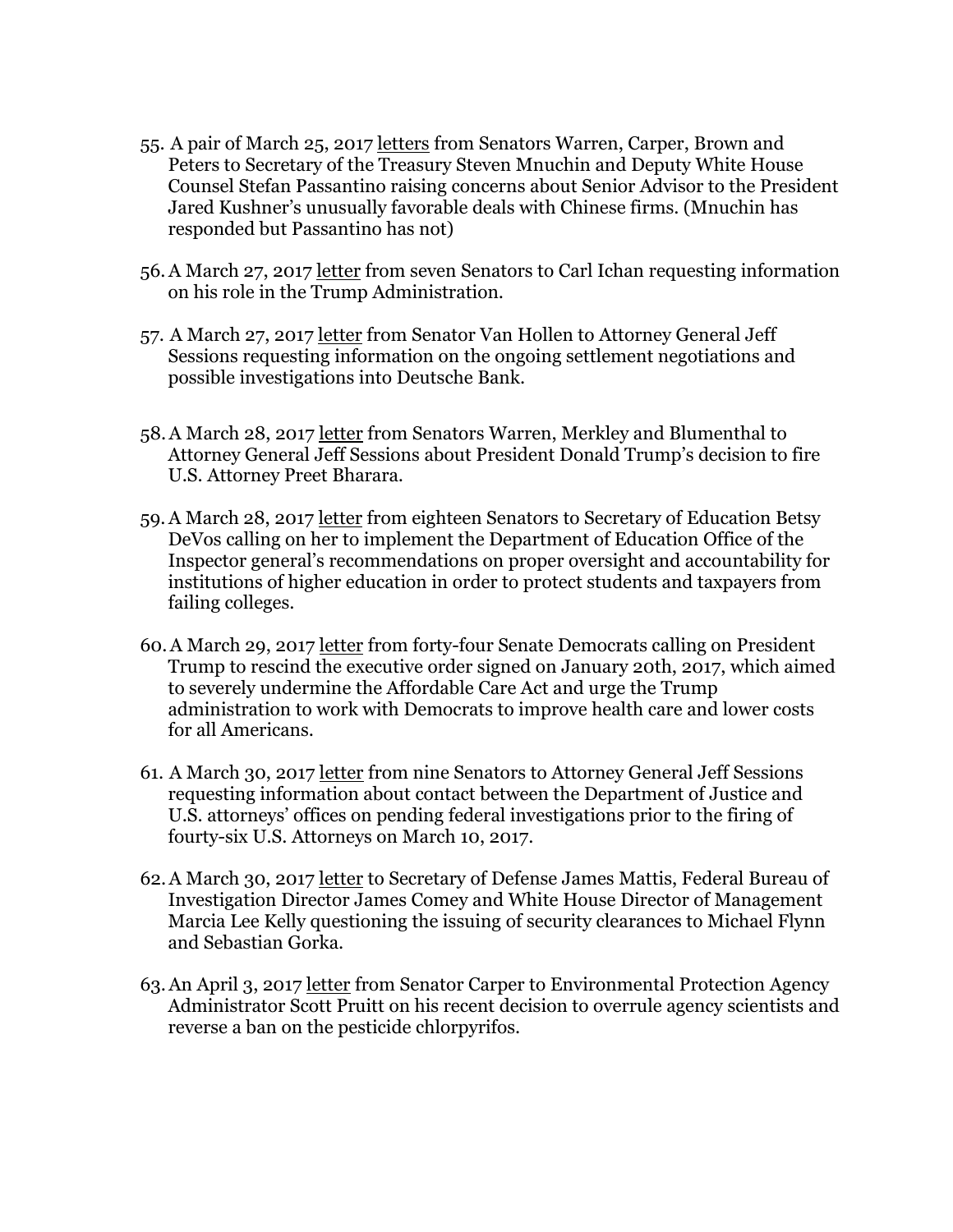- 64.An April 3, 2017 [letter](https://www.vanhollen.senate.gov/content/van-hollen-booker-demand-answers-doj-private-prisons) from Senators Booker and Van Hollen to Attorney General Jeff Sessions with a series of questions on the Department of Justice's decision to reverse course and continue to use private prisons.
- 65.An April 3, 2017 [letter](https://dlbjbjzgnk95t.cloudfront.net/0910000/910888/03.28.2017%20dapl%20letter%20mas%5B1%5D.pdf) from Senators Carper and Cantwell to US Army Corps Lieutenant General Todd Semonite about the Dakota Access Pipeline.
- 66.An April 4, 2017 [letter](https://www.carper.senate.gov/public/index.cfm/pressreleases?ID=6AA367C2-A085-46D8-B795-F7B5F9586E77) from Senator Carper to Environmental Protection Agency Administrator Scott Pruitt demanding any and all documents related to the Agency's analysis of H.R.1430 following the Agency's deliberate withholding of information from the Congressional Budget Office.
- 67. An April 4, 2017 [letter](https://www.casey.senate.gov/newsroom/releases/senators-demand-trump-administration-release-secret-plan-to-undermine-health-care-system-that-was-presented-to-house-freedom-caucus) from 21 Senators to Secretary of Health and Human Services Tom Price calling on the Trump Administration to release a secret plan to undermine the health care system that was presented to the House Freedom Caucus.
- 68. An April 6, 2017 [letter](https://www.carper.senate.gov/public/index.cfm/pressreleases?ID=4DA9456F-06C8-4E63-82E5-14851E93A160) from Senators Carper and Cardin to Acting General Services Administration Administrator Timothy Horne requesting documents and information related to GSA's new policy of ignoring requests from Ranking Democrats on committees with jurisdiction over the agency.
- 69. An April 6, 2017 [letter](https://www.epw.senate.gov/public/_cache/files/b6ec4e09-9ab1-40fa-96ad-a5c56aff7949/letter-to-epa-administrator-pruitt-on-icr-withdrawal.pdf) from seventeen Senators to Environmental Protection Agency Administrator Scott Pruitt asking questions about the EPA's decision not to require information about methane emissions to be submitted by the oil and gas sector.
- 70.An April 7, 2017 [letter](https://www.finance.senate.gov/ranking-members-news/wyden-expands-request-to-hhs-to-ensure-verma-complies-with-ethics-agreements) from Senator Wyden to Department of Health and Human Services Acting General Counsel Jeffrey Davis requesting information about how the agency will ensure Administrator Seema Verma is in compliance with her ethics agreements not to directly work on matters involving major Medicaid consulting firms she has had financial relationships with.
- 71. An April 7, 2017 [letter](https://www.warren.senate.gov/?p=press_release&id=1535) from five Senators to Secretary of Defense James Mattis raising concerns with the Department of Defense's recently announced policy to ensure regulatory compliance by educational institutions that receive Department of Defense Tuition Assistance funds to educate women and men of the armed services.
- 72. An April 10, 2017 [letter](https://www.durbin.senate.gov/newsroom/press-releases/durbin-duckworth-great-lakes-senators-urge-trump-administration-to-release-army-corps-brandon-road-study-to-stop-spread-of-asian-carp) from twelve Senators to President Donald Trump and Office of Management and Budget Director Mick Mulvaney calling on the Trump Administration to release the Army Corps of Engineers' draft proposal for the Brandon Road Project to stop the spread of Asian Carp.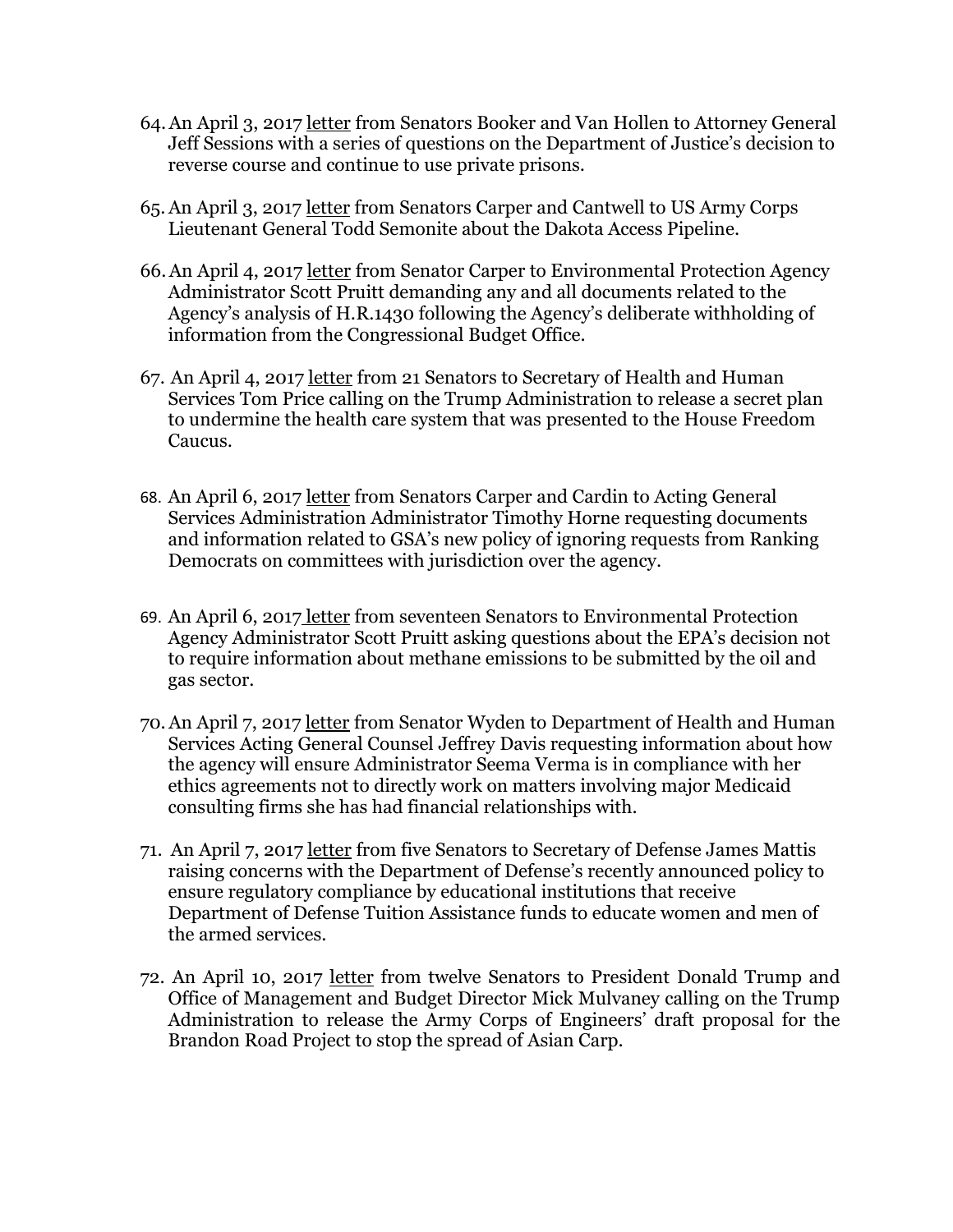- 73. An April 10, 201[7 letter](https://www.duckworth.senate.gov/content/duckworth-senate-democrats-challenge-attorney-general%E2%80%99s-review-consent-decrees) from Senators Duckworth, Durbin, Booker and Van Hollen to Attorney General Jeff Sessions calling for him to reconsider his recent decision to review to use of consent decrees in cases of police violence.
- 74. An April 10, 2017 [letter](http://www.washingtonblade.com/content/files/2017/04/041017-SIGNED-Senate-Letter-to-Price-on-HHS-OCR-Director-Severino-Appointment.pdf) from twelve Senators to Secretary of Health and Human Services Thomas Price requesting information related to the hiring of Roger Severino as the Director of the Office for Civil Rights at HHS.
- 75. An April 14, 2017 [letter](https://www.whitehouse.senate.gov/news/release/senators-question-timing-of-epa-action-following-industry-meeting) from Senators Whitehouse, Schatz, Carper, and Markey to Administrator of the Environmental Protection Agency Scott Pruitt requesting the details behind Mr. Pruitt's decision to withdraw the Information Collection Request for oil and gas facilities.
- 76. An April 17, 2017 [letter](https://www.duckworth.senate.gov/content/duckworth-calls-secretary-chao-explain-delay-dot-rule-assist-disabled-air-travelers) from Senator Duckworth to Secretary of Transportation Elaine Chao requesting information as to why the Department of Transportation is delaying the implementation of a rule aimed at protecting the rights of disabled commercial air travelers.
- 77. An April 20, 2017 letter from eight Senators to Acting Food and Drug Administration Commissioner Stephen Ostroff requesting information about the implementation of the Orphan Drug Act.
- 78.A May 1, 2017 [letter](https://www.carper.senate.gov/public/index.cfm/pressreleases?ID=C3FD6432-E474-4533-8814-3084D324C327) from Senators Carper, Whitehouse, Merkley and Markey to Environmental Protection Agency Administrator Scott Pruitt seeking information related to his scheduled keynote speech at an Oklahoma Republican Party fundraiser after its quick cancellation following a formal complaint to Office of Special Counsel.
- 79. A May 2, 2017 [letter](https://www.whitehouse.senate.gov/news/release/whitehouse-presses-justice-department-on-ethics-documents) from Senator Whitehouse to Acting Assistant Attorney General Samuel Ramer asking for information on the Department of Justice's conflict of interest determinations for new Trump administration political hires, including ethics agreements, disclosures, and waivers, after the Department did not respond to an initial request for the information in February.
- 80. A May 3, 2017 [letter](https://www.murphy.senate.gov/newsroom/press-releases/murphy-group-of-senators-demand-answers-from-president-trump-following-dismissal-of-us-surgeon-general-vivek-murthy) from seven Senators to President Trump requesting additional information regarding his decision to dismiss Dr. Vivek Murthy as U.S. Surgeon General.
- 81. A May 8, 2017 [letter](https://www.feinstein.senate.gov/public/index.cfm/press-releases?ID=58EEE0ED-87A8-47D3-A8CF-DAA90FD9BEFC) from Senators Feinstein, Leahy and Hirono to White House Counsel Don McGahn requesting information about the financial interests of Trump administration officials in the EB-5 regional center program.
- 82.A May 8, 2017 [letter](https://www.vanhollen.senate.gov/content/van-hollen-casey-senate-democrats-administration-stop-sabotaging-our-health-care-system) from thirteen Senators to Secretary of Health and human Services Tom Price, Secretary of the Treasury Steven Mnuchin and Office of Management and Budget Director Mick Mulvaney regarding cost sharing reduction payments that are part of the Affordable Care Act.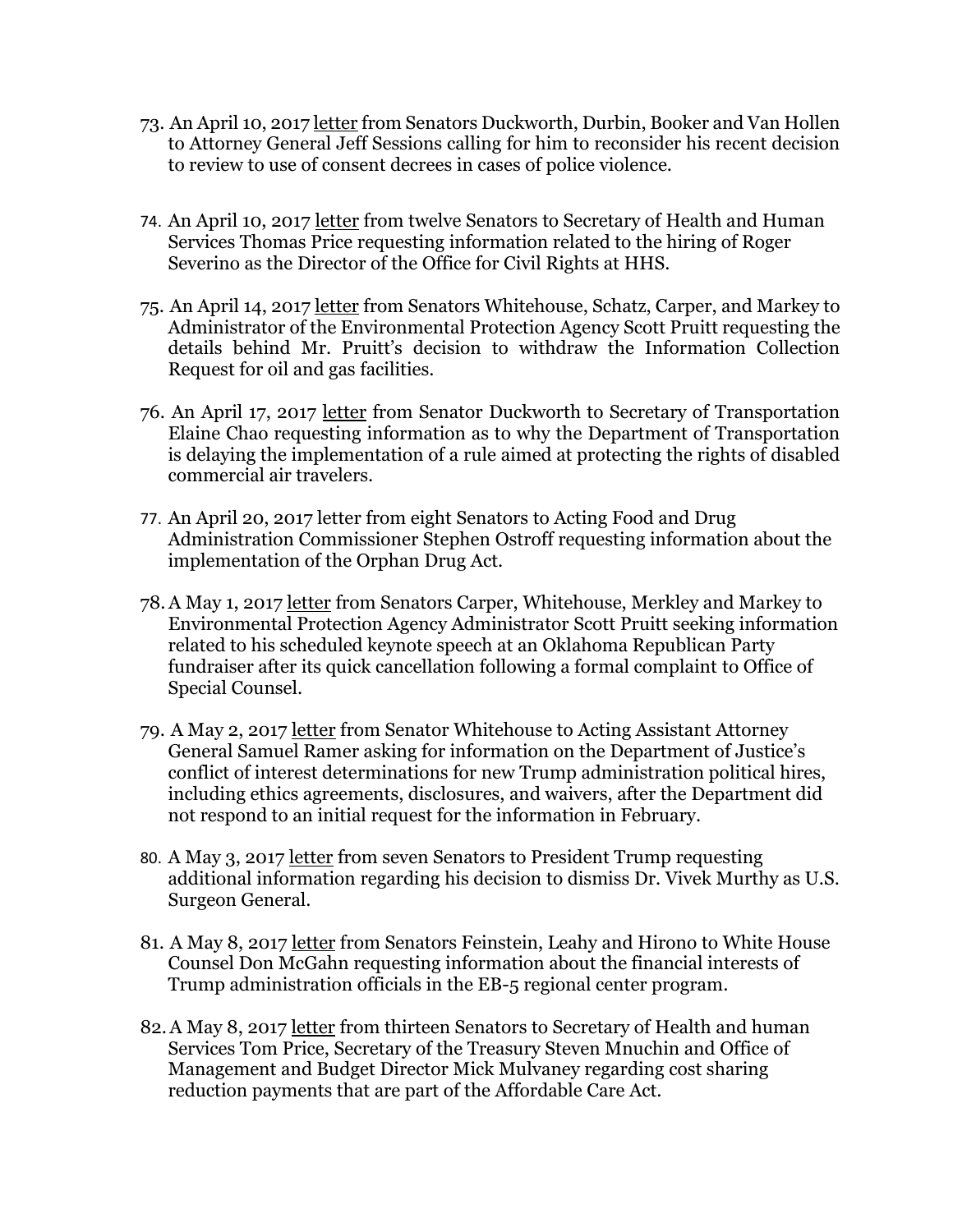- 83.A May 9, 2017 [letter](https://www.carper.senate.gov/public/index.cfm/pressreleases?ID=B6CDB82F-DC9A-4C70-8041-2F40DC4DD20E) from Senator Carper to Environmental Protection Agency Administrator Scott Pruitt seeking more information on the Agency's abrupt dismissal of 12 scientists from its Board of Scientific Counselors.
- 84.A May 10, 2017 [letter](https://www.washingtonpost.com/news/powerpost/wp/2017/05/11/schumer-to-rod-rosenstein-your-reputation-is-at-risk-is-it-true-you-threatened-to-quit/?utm_term=.17ffa69675e5) from Leader Schumer to Deputy Attorney General Rod Rosenstein with a series of questions on his role in the President's firing of Federal Bureau of Investigation Director James Comey.
- 85.A May 10, 2017 [letter](https://www.durbin.senate.gov/newsroom/press-releases/durbin-calls-on-trump-to-respond-to-russian-cyberattacks-on-french-electionand-ours) from Senator Durbin to Deputy Attorney General Rod Rosenstein, Director of National Intelligence Dan Coats, Secretary of Homeland Security John Kelly, and Federal Bureau of Investigation Director James Comey calling for a detailed accounting of the Trump administration's assessment and planned response to reports of Russian cyberattacks in the French presidential election.
- 86.A May 10, 2017 [letter](https://www.carper.senate.gov/public/index.cfm/pressreleases?ID=23D4F007-008A-4EF5-A957-678119DAE966) from ten Senators to Environmental Protection Agency Administrator Scott Pruitt calling on him to commit that none of the agency's regional or program offices will be closed or consolidated.
- 87. A May 10, 2017 [letter](http://www.nbcnews.com/news/us-news/democrats-demand-hhs-answers-plans-overturn-non-discrimination-rule-n757571) from twenty-one Senators to Tom Price requesting answers regarding Section 1557 of the Affordable Care Act.
- 88.A May 11, 2017 [letter](https://www.baldwin.senate.gov/press-releases/cost-sharing-letter) from fourteen Senators to President Donald Trump calling on him to immediately make clear his position on the cost-sharing reduction payments provided under the Affordable Care Act.
- 89.A May 11, 2017 letter from Senator Carper to Environmental Protection Agency Administrator Scott Pruitt requesting his overdue response on his letter related to EPA's recent decision to overrule agency scientists and reverse a ban on the pesticide chlorpyrifos.
- 90.A May 11, 2017 letter from Senator Carper to Environmental Protection Agency Administrator Scott Pruitt requesting his overdue response to his April 4, 2017 letter on the Agency's analysis of H.R. 1430 following the Agency's deliberate withholding of information from the Congressional Budget Office.
- 91. A May 11, 2017 [letter](https://www.bennet.senate.gov/?p=release&id=3913) from eight Senators to Secretary of the Interior Ryan Zinke urging him to lift the Department of the Interior's sudden suspension of longstanding committees and advisory boards that provide essential local community input on public land management.
- 92.A May 12, 2017 letter from Senator Carper to Environmental Protection Agency Administrator Scott Pruitt requesting his overdue response to the letter that asked questions about EPA's decision not to require information about methane emissions to be submitted by the oil and gas sector.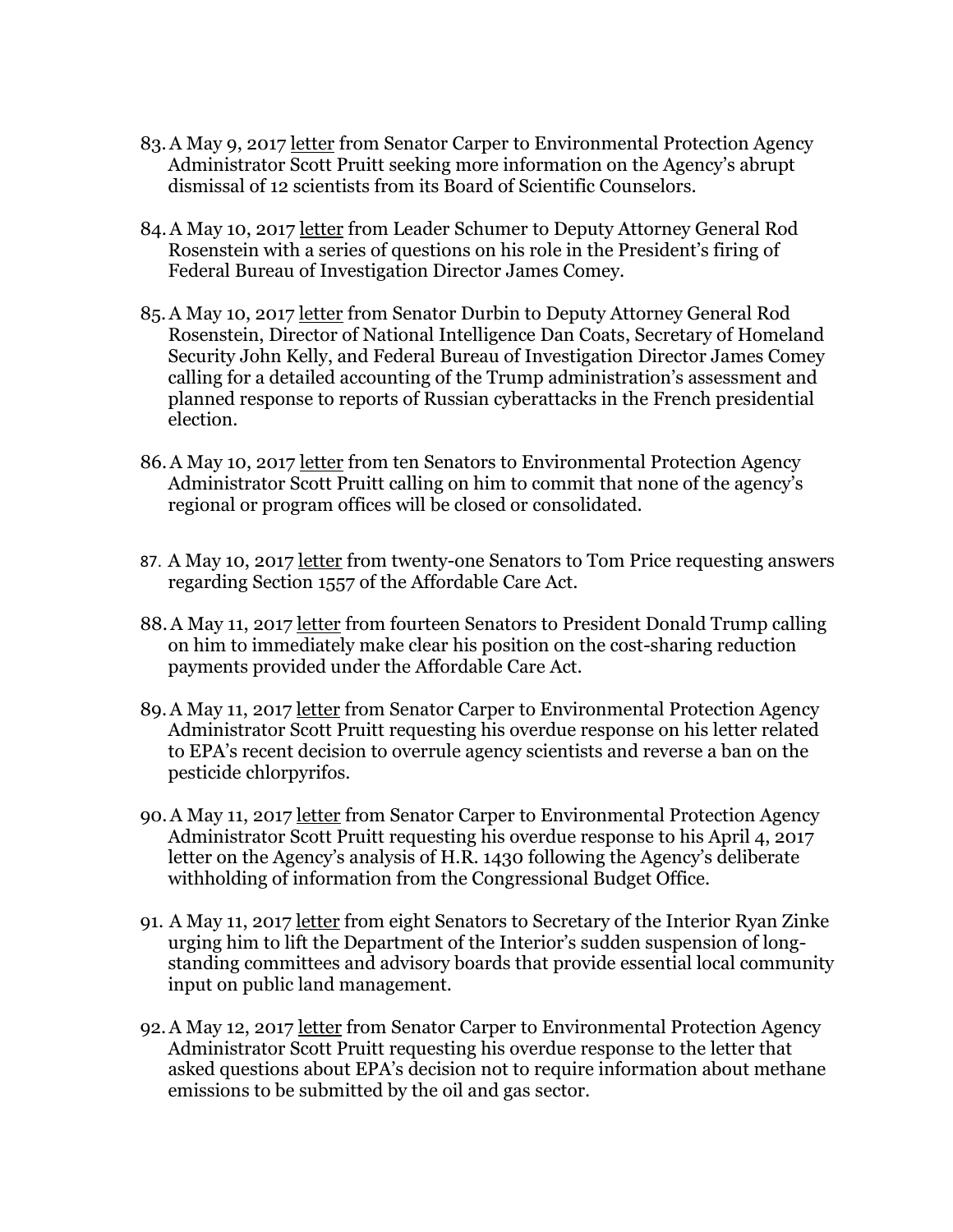- 93.A May 12, 2017 [letter](https://www.feinstein.senate.gov/public/index.cfm/press-releases?ID=B7B340F9-DE98-4812-B715-909EF251C883) from Senator Feinstein to White House Counsel Don McGahn on the preservation of any recordings of President Trump and Federal Bureau of Investigation Director James Comey.
- 94. A May 15, 2017 letter from five Senators to Secretary Zinke, opposing the repeal of the Consolidated Federal Oil & Gas and Federal & Indian Coal Valuation Reform Rule and requesting that the Department reinstate the rule in its entirety.
- 95. A May 16, 2017 [letter](https://www.whitehouse.senate.gov/news/release/whitehouse-merkley-ask-how-epa-appointee-could-possibly-do-her-job-given-extensive-ethics-conflicts) from Senators Whitehouse and Merkley to Environmental Protection Agency Administrator Scott Pruitt requesting information on an appointee, Elizabeth "Tate" Bennett, who appears to be unable to perform virtually any of the duties of the job due to her ethics conflicts.
- 96. A May 16, 2017 [letter](https://www.energy.senate.gov/public/index.cfm/democratic-news?ID=83BD1C5B-424E-4EE4-B647-8024F7EBE1E5) from twenty-eight Senators to Secretary of Energy Rick Perry communicating their view that the Secretary must comply with the law by awarding and releasing research and development funds according to Congress's direction.
- 97. A May 17, 2017 [letter](https://www.durbin.senate.gov/newsroom/press-releases/senators-call-for-answers-on-stalled-student-debt-relief) from five Senators to Secretary of Education Betsy DeVos demanding answers regarding the delay of payment on tens of thousands of student loan discharges and refunds approved under the "borrower defense" authority.
- 98. A May 17, 2017 [letter](https://www.carper.senate.gov/public/index.cfm/pressreleases?ID=46008FA5-EE01-403D-ABC3-C3BE5D38EA21) from Senator Carper to Environmental Protection Agency Administrator Scott Pruitt resubmitting a request for information and documents after receiving an entirely non-responsive letter from his office.
- 99. A May 17, 2017 [letter](https://www.duckworth.senate.gov/content/duckworth-mattis-will-president-trump%E2%80%99s-recent-actions-undermine-broader-us-strategy-toward) from Senator Duckworth to Secretary of Defense James Mattis questioning whether the chaos coming out of the Trump White House is undermining Secretary Mattis' stated goal of developing a coherent, comprehensive U.S. strategy to confront Russian aggression.
- 100. A May 19, 2017 letter from Senator Carper to Environmental Protection Agency Administrator Scott Pruitt related to his incomplete response to the letter asking him to correct the record and clarify statements he made at his confirmation hearing given that the disclosure of communications from his time as Oklahoma attorney general show that he was not fully forthcoming in his responses under oath.
- 101. A May 20, 2017 [letter](https://www.epw.senate.gov/public/_cache/files/3185d719-5f32-4b6d-bc99-5c45e3129fec/carper-demands-information-from-pruitt-on-epas-enforcement-actions.pdf) from Senator Carper to Environmental Protection Agency Administrator Scott Pruitt requesting information about EPA's enforcement efforts following reports that Devon Energy was no longer willing to install air emissions control technology and pay a significant enforcement fine following Mr. Pruitt's arrival at EPA.